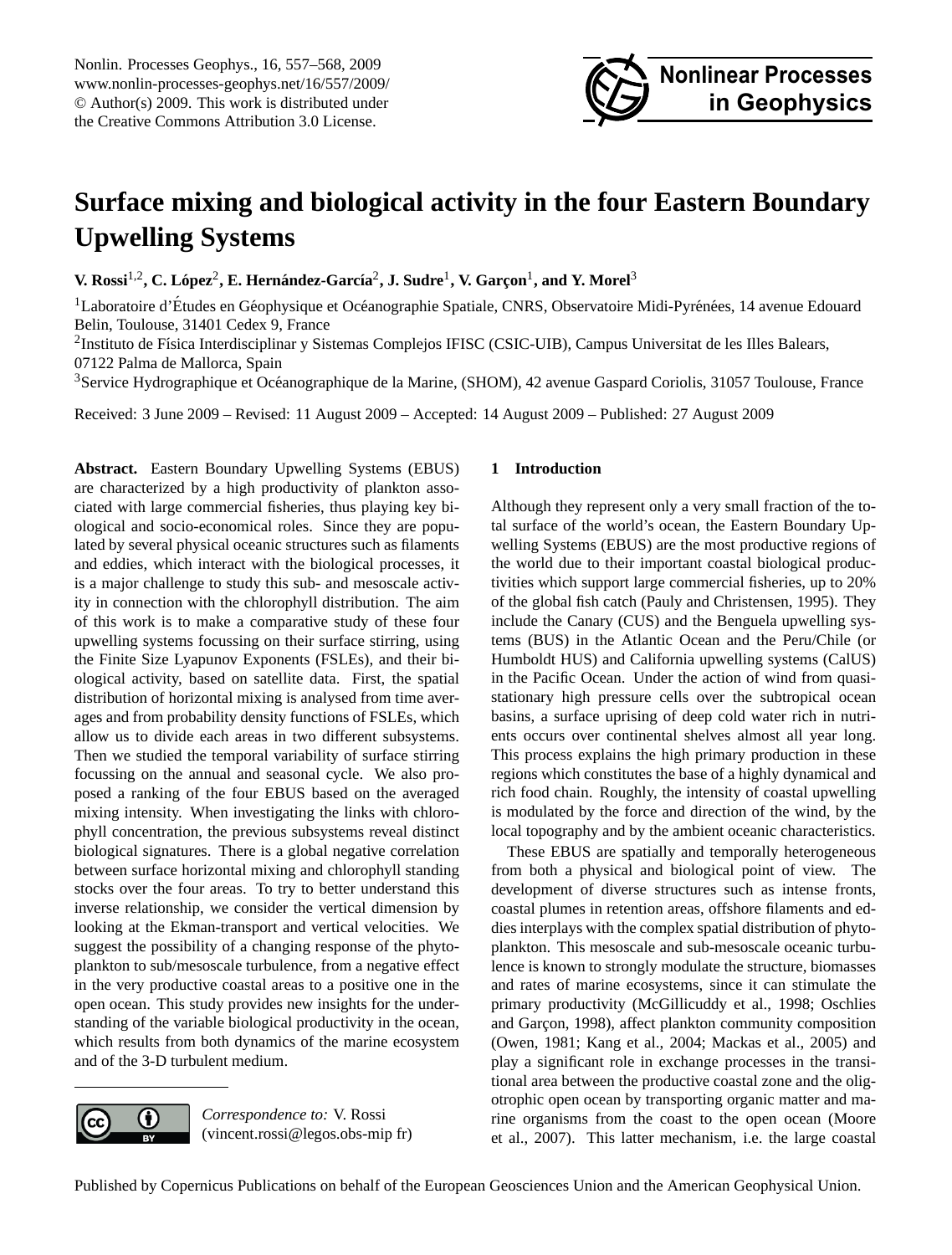productivity and its export to the inner ocean via filament formation, identifies them as key regions in the global marine element cycles, such as carbon and nitrogen [\(Mackas et](#page-10-5) [al., 2006\)](#page-10-5).

While sharing common bio-physical characteristics, their biological productivity is highly variable and governed by diverse factors and their interaction, which are still poorly understood. Several previous comparative studies investigated these major environmental factors and leading physical processes that may control it. When considering all EBUS together, [Carr and Kearns \(2003\)](#page-10-6) showed that phytoplankton productivity results from a combined effect of large-scale circulation and local factors. [Patti et al. \(2008\)](#page-11-2) suggested that several driving factors, as nutrients concentration, light availability, shelf extension and among others a surface turbulence proxy from a wind-mixing index, must be taken into account when investigating the phytoplankton biomass distribution. Globally, their statistical study pointed out that all these factors are playing a role whereas they are acting at different levels on the productivity. It is then highly relevant to consider an original Lagrangian measure of mixing for comparative approach among EBUS.

The aim of this study is first to quantify and compare the mixing activity in the EBUS using the technique of the Finite-Size Lyapunov Exponents. The spatial distribution and the temporal evolution of the mixing and stirring activity is analysed. The link between turbulence and chlorophyll concentration (as a proxy for biological activity) is then investigated, leading to propose some underlying mechanisms behind the relationship revealed. Finally, we discuss previous comparative approaches performed among these EBUS with new insights from the present mixing analysis.

## **2 Methods**

The basic ingredients of our comparative analysis are satellite data of the marine surface including a two dimensional velocity field and chlorophyll concentration data as a proxy for biological activity and a specific numerical tool employed to analyze these data. We quantify horizontal transport processes by the Lagrangian technique of the Finite Size Lyapunov Exponents (FSLEs) [\(Aurell et al., 1997\)](#page-10-7), which is specially suited to study the stretching and contraction properties of transport in geophysical data [\(d'Ovidio et al., 2004\)](#page-10-8). The calculation of the FSLE goes through computing the time,  $\tau$ , at which two fluid particles initially separated by a distance  $\delta_0$  reach a final separation distance  $\delta_f$ , following their trajectories in a 2 D velocity field. At position  $x$ and time t the FSLE is given by:  $\lambda$   $(x, t, \delta_0, \delta_f) = \frac{1}{\tau} \log \frac{\delta_f}{\delta_0}$ . We are in fact considering the four neighbors of each gridpoint and we selected the orientation of maximum separation rate (fastest neighbor to reach the final separation distance). The equations of motion that describe the horizontal evolution of particle trajectories are computed in longitudinal and latitudinal spherical coordinates ( $\phi$ ,  $\theta$ , measured in degrees;  $\delta_0$  and  $\delta_f$  are also measured in degrees):  $\frac{d\phi}{dt} = \frac{u(\phi, \theta, t)}{R \cos \theta}$  $\frac{\mu(\varphi,\sigma,\iota)}{R\cos\theta}$ ,  $\frac{d\theta}{dt} = \frac{v(\phi, \theta, t)}{R}$  $\frac{u_1, u_2, u_3}{R}$ . *u* and *v* represent the eastward and northward components of the surface velocity field, and  $R$  is the radius of the Earth. Numerical integration is performed by using a standard fourth-order Runge-Kutta scheme with an integration time step of  $dt=1$  day. Spatiotemporal interpolation of the velocity data is achieved by bilinear interpolation. We follow the trajectories for 300 days, so that if  $\tau$  gets larger than 300 days, we define  $\lambda = 0$ . FSLEs depend critically on the choice of two length scales: the initial separation  $\delta_0$  and the final one  $\delta_f$ . [d'Ovidio et al. \(2004\)](#page-10-8) argued that  $\delta_0$  has to be close to the intergrid spacing among the points  $x$  on which FSLEs will be computed, which is  $\delta_0 = 0.025$ °. On the other hand, since we are interested in mesoscale structures,  $\delta_f$  is chosen equal to 1°, implying a separation distance of about 110 km close to the equator. In this respect, the FSLEs represent the inverse time scale for mixing up fluid parcels between the small-scale grid and the characteristic scales of eddies in these upwelling areas. Choosing slightly different values for  $\delta_f$  does not alter qualitatively our results, the main pattern and averages remain the same. To sum up, maps of FSLE are computed monthly for the period June 2000 to June 2005 on all points of a latitude-longitude grid with a spacing of  $\delta_0 = 0.025^\circ$ . An alternative tool to FSLE is the Finite-Time Lyapunov exponents [\(Haller, 2001;](#page-10-9) [Beron-Vera et al.,](#page-10-10) [2008\)](#page-10-10) but we expect that similar results would be obtained by this last technique for the present spatial and temporal scales. This is so because we use a value of  $\delta_0$  smaller than the typical structures in the velocity field, so that FSLE is close to the value of the local Lyapunov exponent and thus of the FTLE at large times [\(Aurell et al., 1997;](#page-10-7) [Artale et al., 1997\)](#page-10-11). The time integration of the particle trajectories can be performed in two different ways: forward or backward in time. In a typical snapshot of the backwards-in-time dynamics, the maximum values of FSLE organize in lines which are a good approximation for the areas of maximal convergence. On the other hand, FSLE calculated with the forward-in-time integration exhibit large values in the regions of maximal divergence. The line-shaped regions of maximal convergence (divergence) approximate the so-called unstable (stable) manifolds of the hyperbolic trajectories in the flow [\(Boffeta et al.,](#page-10-12) [2001;](#page-10-12) [Koh and Legras, 2002;](#page-10-13) [d'Ovidio et al., 2004\)](#page-10-8). As a consequence, these ridges, i.e. lines of maximum separation or convergence rates, move with the flow as if they were material lines and thus delineate fluid domains with quite distinct origin and characteristics. Although it would be good to have for ridges in FSLEs some rigorous analysis, of the type of [Shadden et al. \(2005\)](#page-11-3) for ridges in FTLEs, putting it in a firmer mathematical basis and identifying its limits of validity, there is ample numerical and theoretical evidence confirming this behavior [\(Koh and Legras, 2002;](#page-10-13) [Lehahn et](#page-10-14) [al., 2007;](#page-10-14) [d'Ovidio et al., 2009\)](#page-10-15). We focus in this work on the backward-in-time dynamics since FSLEs' lines have a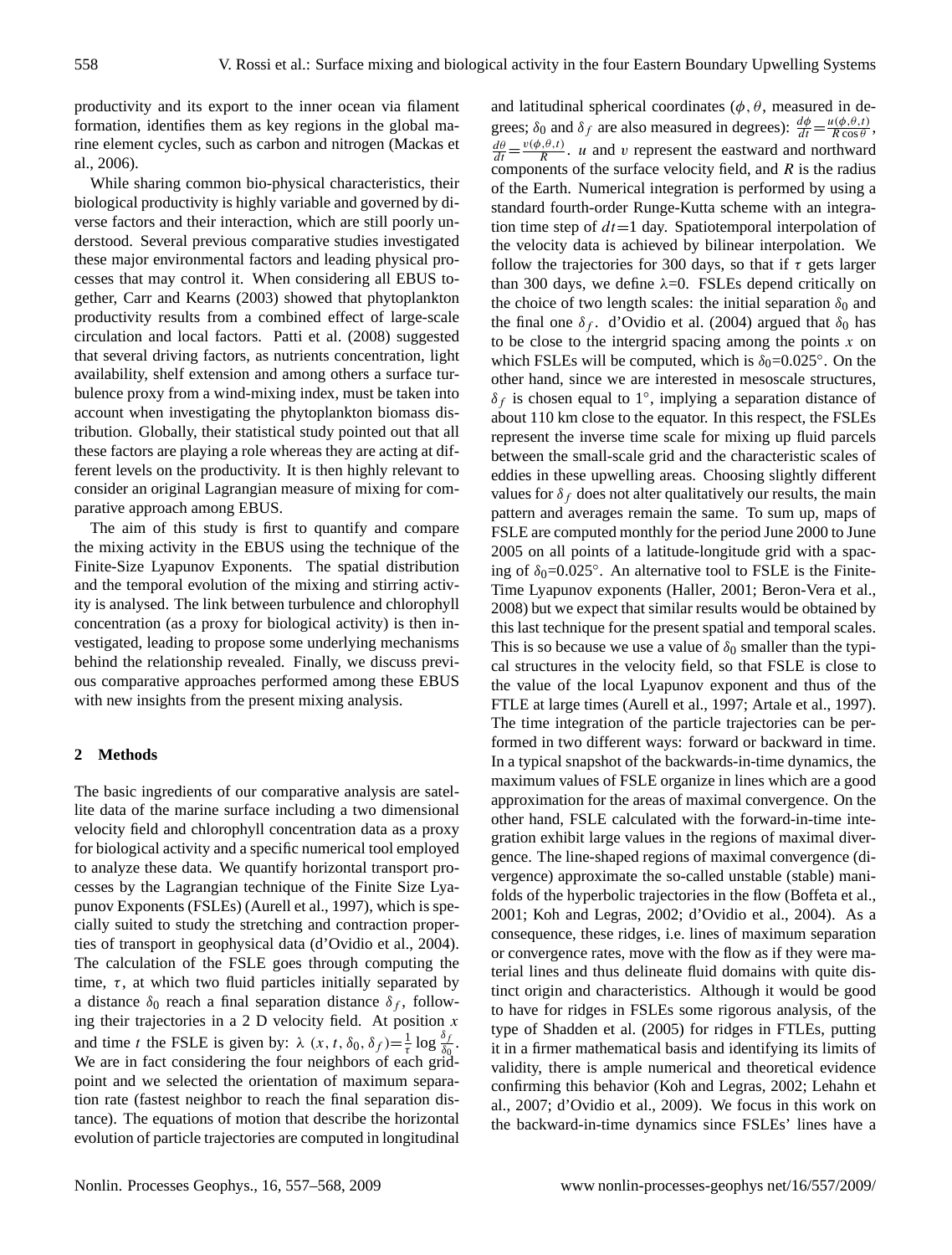clear interpretation as fronts of passive scalars driven by the flow [\(d'Ovidio et al., 2009\)](#page-10-15). These lines strongly modulate the fluid motion since when reaching maximum values, they act as transport barriers for particle trajectories thus constituting a powerful tool for predicting fronts generated by passive advection, eddy boundaries, material filaments, etc. In a different set of papers [\(d'Ovidio et al., 2004,](#page-10-8) [2009;](#page-10-15) [Lehahn](#page-10-14) [et al., 2007;](#page-10-14) [Rossi et al., 2008\)](#page-11-4), the adequacy of FSLE to characterize horizontal mixing and transport structures in the marine surface has been demonstrated as well as its usefulness when correlating with tracer fields like temperature or chlorophyll. Related Lagrangian diagnostics (FTLEs) have even been used to understand harmful algae development [\(Olascoaga et al., 2008\)](#page-10-16). In addition, spatial averages of FSLEs can define a measure of horizontal mixing in a given spatial area, the larger this spatial average the larger the mixing activity. Following these studies, we will use in this work the FSLE as an analysis tool of the horizontal mixing activity of the surface ocean and will highlight similarities and differences both at a hydrodynamic and biological level.

We study the transitional area of exchange processes between the shelf and offshore in the open ocean. The filaments in the fluctuating boundary between the upwelling and the edge of the oligotrophic subtropical gyres play a key role in the modulation of the carbon balance by seeding the inner ocean. To consider the role of this moving transitional area, we chose as analysis areas coastal strips of 8 degrees (in the meridional direction) in each system. However we used the full geographical areas to make our numerical computations. Note that the computation areas are larger than the analysis ones, considering the fact that particles may leave the area before reaching the fixed final distance  $\delta_f$ . In addition, several tests with different shapes and area selections (not shown) exhibit similar results.

#### **3 Satellite data**

A five year long time series from June 2000 to June 2005 of ocean colour data is used. Phytoplankton pigment concentrations (chlorophyll-a) are obtained from monthly SeaWiFS (Sea viewing Wide Field-of-view Sensor) products<sup>[1](#page-2-0)</sup>, generated by the NASA Goddard Earth Science (GES)/Distributed Active Archive Center (DAAC). The bins correspond to grid cells on a global grid, with approximately 9 by 9 km.

The weekly global  $\frac{1}{4}$ ° resolution product of surface currents developed by [Sudre and Morrow \(2008\)](#page-11-5) has been used. The surface currents are calculated from a combination of wind-driven Ekman currents, at 15 m depth, derived from Quikscat wind estimates, and geostrophic currents computed from time variable Sea Surface Heights. These SSH were calculated from mapped altimetric sea level anomalies combined with a mean dynamic topography from [Rio et al.](#page-11-6) [\(2004\)](#page-11-6). These weekly velocity data, which are then interpolated linearly to obtain a daily resolution with a 0.025° intergrid spacing, depend on the quality of their sources as the SSH fields and the scatterometer precision. However, they were validated with different types of insitu data such as Lagrangian buoys, ADCP and current meter float data. In our four areas, zonal and meridional components show respectively an average correlation coefficient  $(R^2)$  with for e.g. Lagrangian buoy data of 0.64 and 0.57.

We analyse satellite data which are two-dimensional fields. We are also interested in the third dimension and the influence of vertical movements in upwelling, which are known to be relatively intense. To perform this, we propose to compute the Ekman transport and the divergence of the velocity field from the available data. The Ekman transport was calculated using  $U_E = \frac{T_3}{f_0}$  $\frac{f_y}{f\rho}$ , where  $T_y$  is the meridional wind stress (obtained from the Quikscat scatterometer weekly wind estimates),  $\rho$  is the density of seawater and f is the Coriolis parameter. We also look at the vertical dimension by quantifying the horizontal divergence of the surface velocity field, using the incompressibility assumption:  $\Delta(x, y, t) \equiv \partial_z V_z = -(\partial_x V_x + \partial_y V_y)$ . This calculation gives an estimate of the mean vertical velocities over the whole period. Negative (positive) values of  $\Delta$  indicate upwelling (downwelling) areas because they signal surface spatial points where fluid parcels diverge (converge).

#### **4 Results**

## **4.1 Comparative study of the mixing activity**

## **4.1.1 Spatial distribution of the mixing properties from FSLEs**

In Fig. [1](#page-3-0) we draw the time average (covering the period June 2000–June 2005) of the FSLEs computed for the four EBUS. For all areas, two different subsystems, according to their mean mixing activity, can be defined. The zonal limits are as follows: 30◦ N for the Canary (CUS) and the California upwelling system (CalUS), 27◦ S for the Benguela (BUS) and 25◦S for the Humboldt (HUS). Comparing these four upwelling zones, a distinction appears in both upwellings of the Southern Hemisphere where the limit between subsystems is clearly marked while in areas of the Northern Hemisphere it is not so sharp. Note also that the imaginary division lines are usually associated with particular topographic or hydrographic features: for the CUS, the line passes north of the Canary archipelago, the offshore HUS limit coincides with the Nazca Ridge and the BUS limit matches the latitude of the intense Lüderitz upwelling cell. The dark blue areas (FSLE value below 0.005 day−<sup>1</sup> ) located close to the coast indicate some retention zone since the mixing time is very large or infinite (the computation of FSLE gives zero when particles move toward the coast).

<span id="page-2-0"></span><sup>&</sup>lt;sup>1</sup>We used the level 3 binned data with reprocessing 5.1. See [http://oceancolor.gsfc nasa.gov](http://oceancolor.gsfc.nasa.gov) for further details.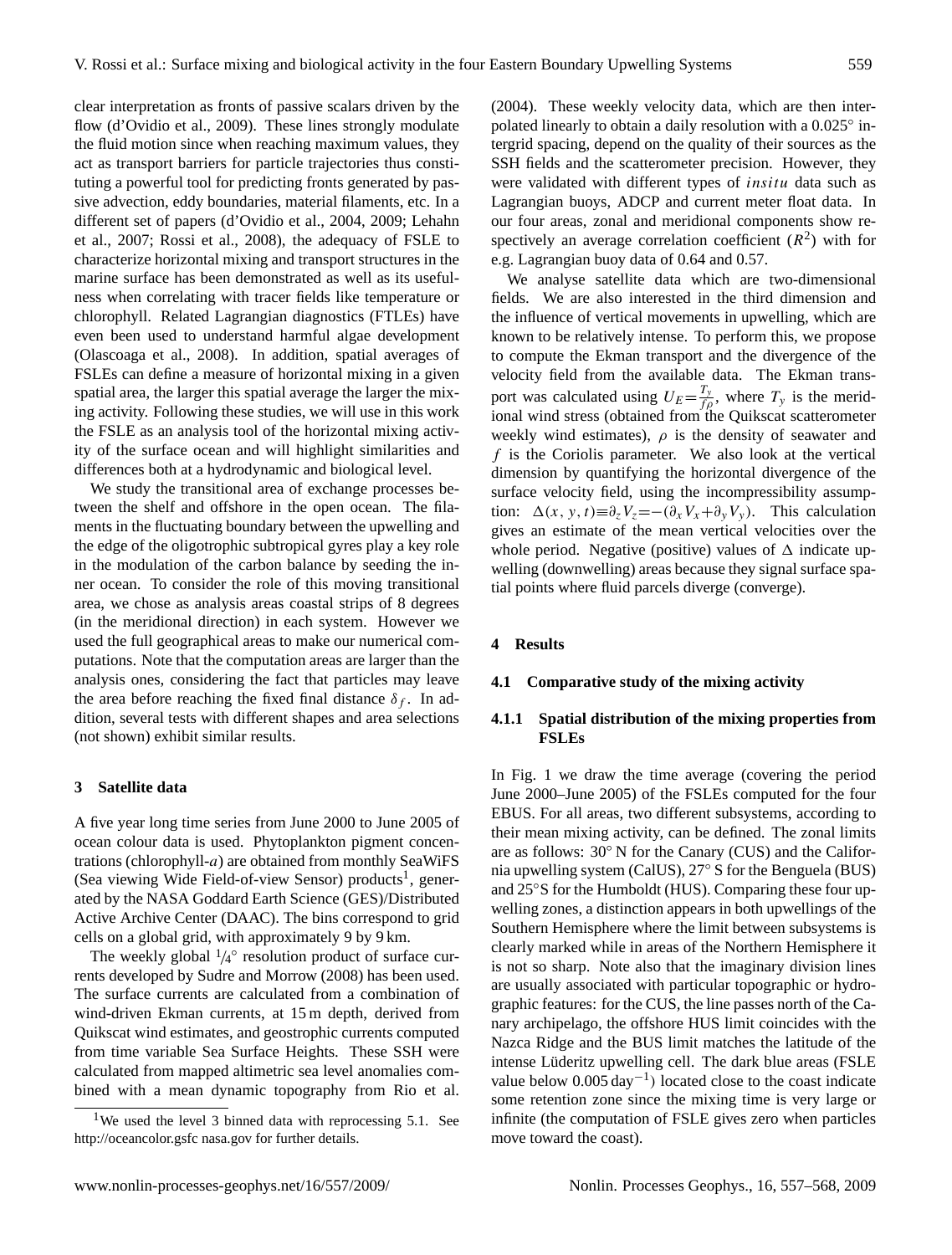

<span id="page-3-0"></span>Fig. 1. Time average over the period June 2000–June 2005 of the FSLEs for the CalUS (upper left), the CUS (upper right), the HUS (lower left), and the BUS (lower right). Black lines indicate the analysis area as 8 degrees coastally oriented strips and the corresponding subdivisions.

To further quantify the variations in the stirring we examine the probability density functions (PDF) of FSLEs. These distributions are calculated for the FSLEs' time average normalized by the mean values from all grid points within each area (Fig. [2a](#page-4-0)). For all regions except the BUS (red line), the PDFs have a similar shape: their distributions are broad and slightly asymmetric, with a peak at low mixing activity and a quite long tail of high mixing. However the width and peak values vary depending on the considered system. The PDF of the BUS exhibits a particular asymmetric shape: we can observe one high peak in the low FSLEs values (around half of the spatial mean value, corresponding to  $\sim$ 0.008 day<sup>-1</sup>) and a bump standing in moderate values of FSLEs (between 2 to 3 times the mean value, corresponding to  $0.03-0.04 \text{ day}^{-1}$ ). Considering the very distinct PDFs of FSLEs between both BUS subsystems (as compared to the HUS) we can associate the high peak of low FSLEs to the northern subsystem, whereas the moderate FSLEs' bump constitutes a signature of the intense mixing in the southern subsystem constantly fed by numerous and powerful Agulhas rings. Note also that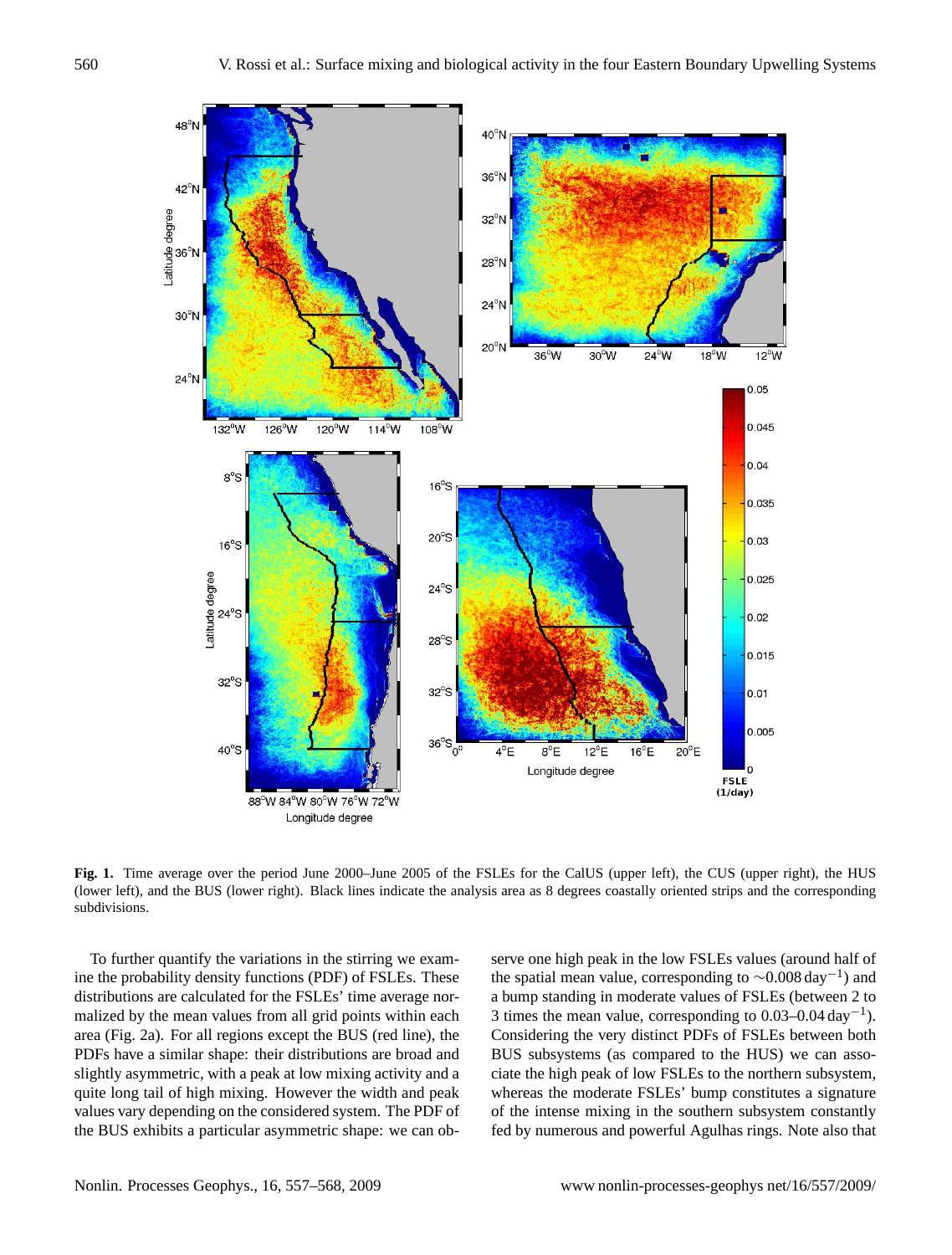the CalUS exhibits a thinner and higher peak as compared to the others, indicating that the mean mixing is moderate and quite homogeneous over the entire analysis area (high occurrence of values close to 1, meaning many values are found around the spatial mean). [Waugh and Abraham \(2008\)](#page-11-7) showed that the PDFs of FTLEs (for Finite-Time Lyapunov Exponents) have a near-universal distribution in the global open surface ocean since they are reasonably well fit by Weibull distributions following:  $P(\lambda) = \frac{b}{a} \left(\frac{\lambda}{a}\right)^{b-1} \exp\left(\frac{-\lambda^b}{a^b}\right)$  $\frac{-\lambda^b}{a^b}),$ with  $a=\overline{\lambda}/0.9$  and  $b=1.6-2.0$ . We expected a similar behavior for FSLEs because of the close relation among these quantities. We confirmed that normalized PDFs computed over the upwelling areas are quite well fitted by a Weibull distribution with parameters close to those proposed by these authors, except for the BUS. In Fig. [2b](#page-4-0), the normalized PDFs of FSLEs from the CUS and HUS are quite well modeled by a Weibull distribution with parameter  $b=2.2$  whereas the PDFs' from CalUS (Fig. [2c](#page-4-0)) fits better a Weibull distribution with parameter  $b=3.4$  related with the higher and thinner peak around the average. The particular shape of the PDF of normalized FSLEs over the BUS indicates again that mixing in this upwelling system is much more heterogeneous.

# **4.1.2 Temporal evolution of the mixing intensity along the period 2000–2005**

A more detailed comparison between the different subsystems can be performed by calculating the time evolution of the spatial averages over the analysis area of each of the four upwellings (Fig. [3a](#page-5-0)) and each subsystem (Fig. [3b](#page-5-0) and c). First of all we can sort each area according to their global averaged mixing activity. The mixing in the CalUS appears to be the most vigorous one (spatial average over the whole period:  $0.025 \text{ day}^{-1}$ ), followed by the CUS  $(0.021 \text{ day}^{-1})$ , and finally the HUS  $(0.019 \text{ day}^{-1})$  and BUS  $(0.017 \text{ day}^{-1})$ which presents the lowest mixing activity. A strong annual signal is observed in the time evolution of the mixing in the Humboldt, Canary and California upwelling systems. The five peaks of high mixing, corresponding to the five years of data, reflect the seasonal variability of the surface wind. In each hemispheric winter, the sea surface exhibits a more turbulent behaviour due to stronger winds. The last year of these time series reveals a somewhat different pattern of mixing, with a double peak for both upwellings of the Northern Hemisphere, suggesting that 2005 might be a particular year. In fact, this event has been already documented by [Schwing et al. \(2006\)](#page-11-8) who studied the large-scale atmospheric forcing that contributed to these unusual physical oceanic conditions and the associated ecosystems responses. Note that both systems of the Northern Hemisphere oscillate in phase and are out of phase with the Southern Hemisphere systems. Periods of minimum turbulence values, for instance in the HUS, occur from March through May and coincide with the upwelling relaxation period, linked with the coastal wind regimes. A similar observation may be done for



<span id="page-4-0"></span>**Fig. 2. (a)** Normalized Probability Density Function calculated over the FLSEs time average of Fig. [1](#page-3-0) for each EBUS (whole analysis area, i.e. 8 degrees coastal strip). Panels **(b)** and **(c)** same as in (a) for three of the PDFs fitting a Weibull distribution.

the BUS: the minimum mixing values during austral summer/autumn coincide with the upwelling relaxation period. Despite the fact that a high variability of the mixing is observed in all systems, the Benguela exhibits the strongest interannual variability of the mixing among all four EBUS. Note also an increasing trend of the mixing in the CalUS over these five years, confirmed by the computation of FSLE anomalies (not shown), suggesting a long-term change linked with global climate change [\(Bograd et al., 2009,](#page-10-17) and references therein). In all four regions, the difference of horizontal mixing activity is clear between tropical and temperate subsystems which showed the maximum of mixing (Fig. [3b](#page-5-0) and c). This observation can be explained by the intensification of large scale atmospheric forcing at mid-latitudes. When going away from the relatively calm equator, the intensity of the trade winds is increased in the gyre, associated to the presence of jet streams and increased pressure gradient. As already mentioned, this difference is more pronounced in areas of the Southern Hemisphere than of the Northern one. In Fig. [1,](#page-3-0) one can see a weak predominance of red colour in the temperate subsystem of the CalUS (north), suggesting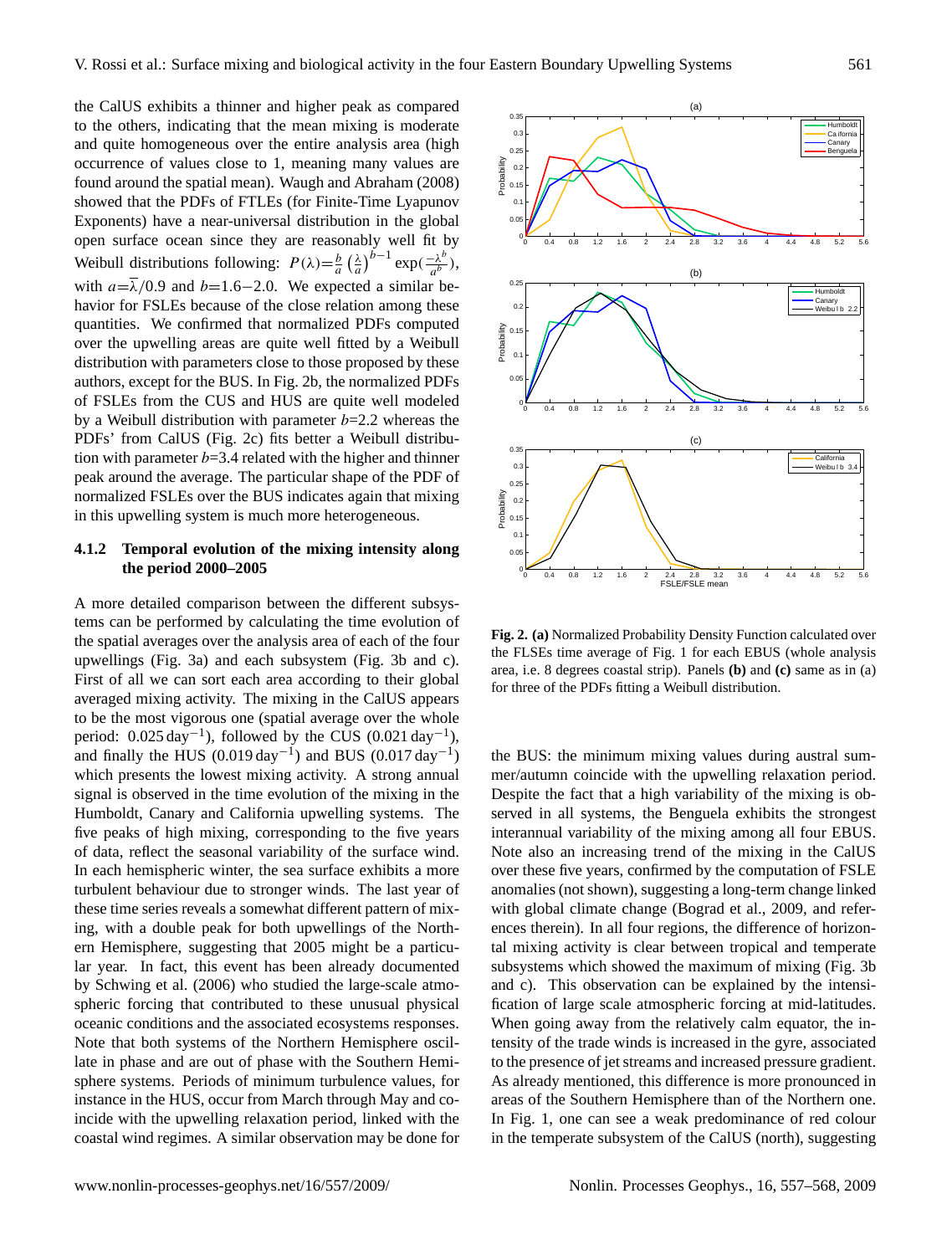

<span id="page-5-0"></span>**Fig. 3. (a)** Spatial average versus time of the backward FSLEs. Spatial averages are computed over the analysis areas (8 degrees coastal strip): Canary (blue), Benguela (red), California (yellow) and Humboldt (green); **(b)** Same as in (a) but for the most temperate subsystems; **(c)** Same as in (a) but for the tropical subsystems.

it might be the most turbulent one. However the picture is more complex due to the particular temporal evolution of their mixing activity. Initially slightly less active than the southern one, the northern subsystem exhibits a positive tendency of increase, whereas the former is characterized by a flat long term pattern. As a consequence, the temperate subsystem becomes more turbulent than the tropical one at around year 2003. These different behaviors of the northern and southern CalUS subsystems were recently studied by [Bograd et al. \(2009\)](#page-10-17) using newly developed upwelling index. Finally, the CalUS is quite particular as compared to the others since its horizontal mixing activity is more homogeneous: when averaging it over space and time in each subsystem, the FSLE means are very comparable, the southern one being slightly higher. Comparing these four upwelling zones, one can note that in the most turbulent temperate subsystems the values of the FSLEs are quite similar: within the range 0.018–0.04 day−<sup>1</sup> , i.e., horizontal mixing times between 40 and 90 days. On the contrary, the least active tropical subsystems (excluding Southern California) are characterized by FSLE ranges from 0.003–0.025 day−<sup>1</sup> equivalent

to horizontal mixing times from 65 to 530 days. Again on Fig. [3b](#page-5-0) and c, the mixing activity of the four subsystems from the Northern Hemisphere seems to vary in phase and shows a minimum during the boreal summer/autumn. On the other hand, in the BUS and HUS, the most turbulent temperate systems exhibit a visible annual cycle, with a minimum occurring during the austral summer/autumn, whereas the least active tropical ones show a high non linear variability and no obvious trend. Note that the northern BUS shows the smallest mixing activity of all areas.

The high spatio-temporal variability of the surface mixing revealed from FSLEs may strongly modulate the biological components of these complex and dynamic ecosystems. Next we proceed to investigate the correlation between horizontal mixing with the biological activity in our regions of interest.

## **4.2 Relationship with the biological activity**

Now we study the relationship between the FSLEs and surface chlorophyll concentration estimated from space. First we performed Hovmöller plots of the surface chlorophyll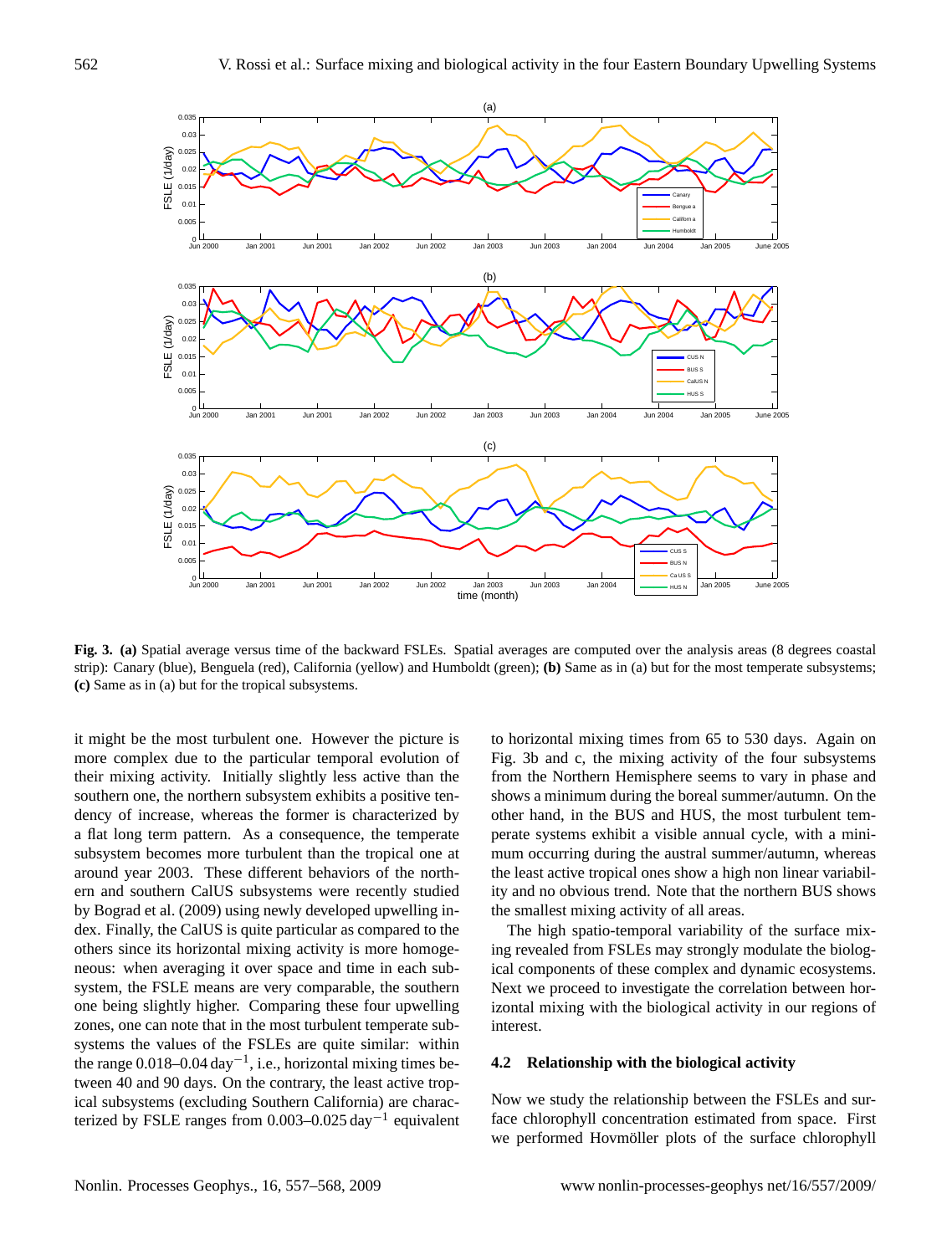

<span id="page-6-0"></span>**Fig. 4.** Chlorophyll-a versus backward FSLEs, both averaged over the analysis areas (8 degrees coastal strips) for: **(a)** Whole analysis areas  $(R^2=0.38)$ ; **(b)** Same as in (a) but per subsystem  $(R^2=0.43)$ ; **(c)** Same as in (b) but for chlorophyll-*a* versus westward Ekman transport per subsystem  $(R^2=0.21$ ; for visual improvement, the regression line has been obtained with the opposite order, x-axis versus y-axis); **(d, e, f)** Same as in (a) but for three successive strips oriented along the coast, **(d)**  $2^\circ$  from the coast, **(e)** within the  $2^\circ$  to  $5^\circ$  coastally oriented strip and  $(f)$  within the 5 $\degree$  to 9 $\degree$  coastally oriented strip.

distribution in the four upwellings by averaging the chlorophyll concentration along lines of constant latitude within the analysis areas for our five years of study (not shown). In each upwelling system, a clear distinction appears between two different zones, a southern one and a northern one, characterized by a very distinct degree of chlorophyll richness. In fact, the limits of the subsystems observed in the chlorophyll concentration Hovmöller plots coincide with the previous latitutinal limits deduced from FSLEs (around 30◦ N for CUS and CalUS, 27◦ S for BUS and 25◦ S for HUS). We also noticed that the poorest subsystem in chlorophyll matches the most turbulent one and vice-versa; this remark stands for the four EBUS. The spatial averaged chlorophyll over each analysis area (8◦ degrees coastal strips) reveals that the BUS admits the highest chlorophyll-a content  $(0.78 \text{ mg/m}^3)$ , followed by the HUS (0.43 mg/m<sup>3</sup>), CUS (0.42 mg/m<sup>3</sup>) and CalUS ( $0.36$  mg/m<sup>3</sup>). This ranking is just the opposite as the one based on the mixing activity of the surface ocean.

If one plots spatial averages of FSLE versus spatial averages of chlorophyll concentration, over the entire analysis area and over each subsystem (Fig. [4a](#page-6-0) and b), for each month from June 2000 to June 2005, a negative correlation between FSLEs and chlorophyll concentration emerges. For all four areas, the subsystems with the highest mixing activity are the poorest in chlorophyll. Note on Fig. [4a](#page-6-0) that each upwelling system is characterized by a clear clustering, with an exception of the CalUS which presents a more widespread distribution. The same observation is valid for each subsystem on Fig. [4b](#page-6-0). Although these EBUS present common features, they seem also to have particular functioning revealed by these clusters. When considering only the most turbulent subsystems of each EBUS, the correlation is rather clear ( $R^2$ =0.75, not shown) suggesting that the higher the mixing activity is, the stronger the inverse relationship is between surface chlorophyll and mixing. The inhibiting effect of stirring revealed by the negative correlation seems to occur above a certain value – a turbulence threshold – and might act differently depending on the system. Following similar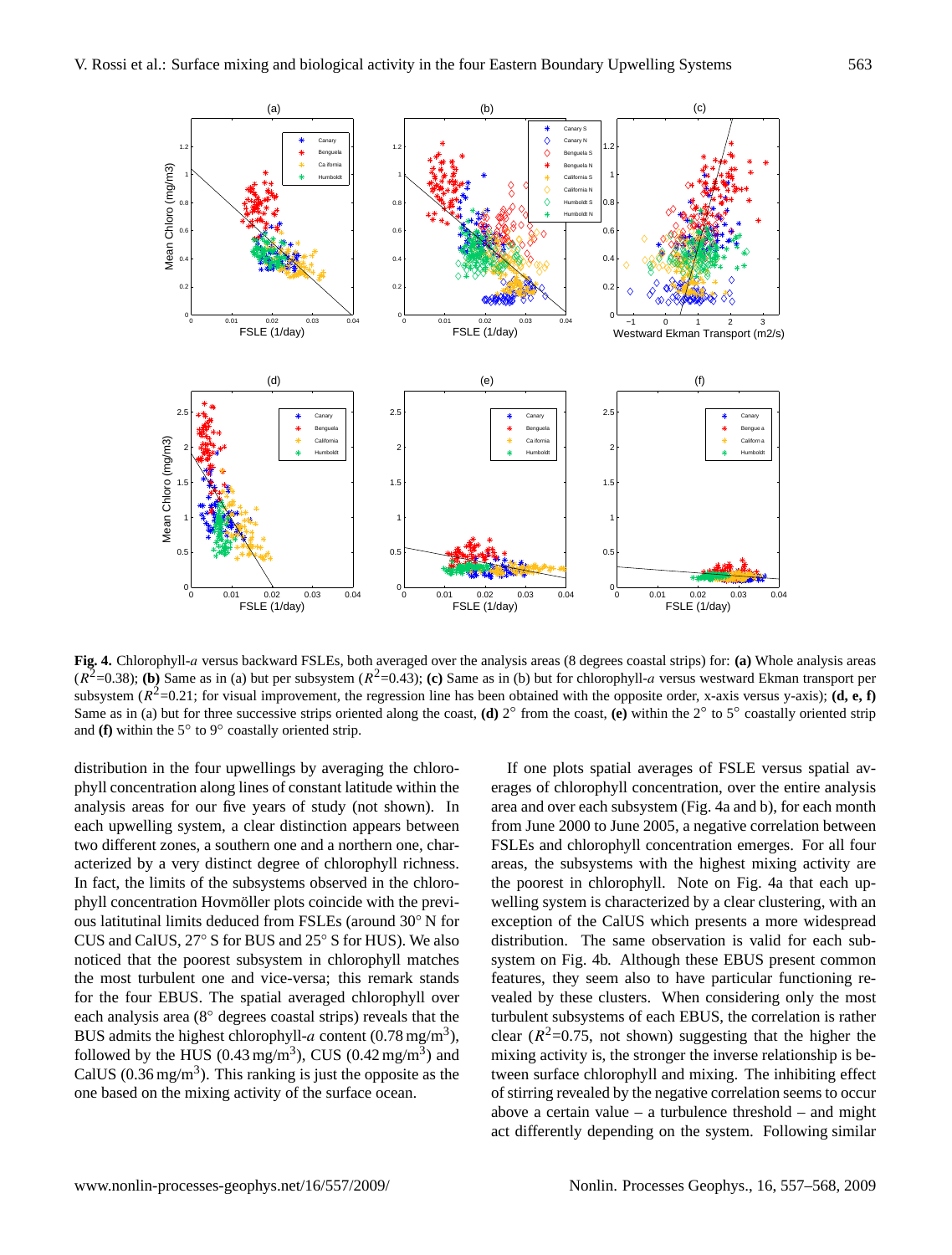calculations of spatial means over strips oriented along the coast (see Fig. [4,](#page-6-0) three lower panels d, e, and f), we observe a high negative correlation at the coast, decreasing when shifting to offshore strips, and even becoming flat when approaching the oligotrophic gyre further offshore. This finding obtained from an analysis over the four EBUS seems to indicate a variable response of the biology to physical stirring, valid in such diverse areas widespread over the world ocean.

Upwelling areas are definitely affected by water vertical movements and velocities, through uplift of rich nutrients water and 3-D turbulence, which are not captured by our previous analysis. We will also examine the influence of Ekman transport which creates pumping of nutrients and carries them from the deep layer to the coastal surface waters where light is not limiting. Vertical velocities and Ekman transport, which can both play a very relevant role in the chlorophyll signature detected from space, will be considered in the following.

We evaluated the horizontal divergence,  $\Delta$ , of the surface velocity field and averaged it over the period June 2000– June 2005 at each point of the CUS, BUS, CalUS and HUS (not shown). The negative values of the  $\Delta$  field in the coastal areas indicates the presence of upwelling events. We noticed that in the coastal zones of the BUS, the well known upwelling cells Cape Frio, Walvis Bay and Lüderitz in the northern subsystem appear clearly, being more intense than the southern cells, in agreement with [Monteiro](#page-10-18) [\(2009\)](#page-10-18) estimates of the northern subsystem accounting for 80%, on average, of the total upwelled flux over the whole BUS. The intense upwelling cells spread along the Peru/Chile coast are also visible, whereas the area above 15◦ S is mainly characterized by negative velocities which represent the equatorial upwelling. When averaging the temporal mean of the  $\Delta$  field over the analysis area of each subsystem, representing a measure of the mean vertical velocities averaged over space and time, we confirm that the less (most) horizontally stirred system is associated with negative (positive) mean vertical velocities indicating predominance of upwelling phenomena (downwelling, respectively). This stands for the BUS, HUS and CUS since their less turbulent systems are respectively characterized by  $\overline{\Delta}_{\text{nBUS}}$ =-0.0036 day<sup>-1</sup>,  $\overline{\Delta}_{\text{nHUS}}$ =-0.002 day<sup>-1</sup> and  $\overline{\Delta}_{sCUS}$ =−0.0016 day<sup>−1</sup> whereas their most turbulent exhibit positive means ( $\overline{\Delta}_{sBUS}=0.0012$ ,  $\overline{\Delta}_{sHUS}=2.2\times10^{-4}$  day<sup>-1</sup> and  $\overline{\Delta}_{nCUS}=8.7\times10^{-4}$  day<sup>-1</sup>). For the CalUS, the distinction of two different subregions is not so clear, as compared to the others, confirmed by the very close negative average  $\overline{\Delta}_{\text{nCalUS}} = -8 \times 10^{-4} \text{ day}^{-1}$  and  $\overline{\Delta}_{\text{sCalUS}} = -1 \times 10^{-3} \text{ day}^{-1}$ . It seems that areas dominated with upward processes are restricted to the very coastal areas whereas the offshore waters are dominated by downward ones. The global averages of  $\Delta$  over the whole domain reveal negative values (upwelling) and give the following ranking: the most intense upward velocities are found in the BUS, followed by the CalUS, then comes the HUS and finally the CUS.

To complete the analysis, we have calculated the Ekman transport  $U_E$  along the E-W direction. Not surprisingly, its spatial distribution (not shown) is particularly linked to the spatial distribution of chlorophyll: high chlorophyll contents are often associated with intense Ekman transport, indicating high upwelling intensity. Indeed the northern regions of the BUS and HUS, the richest in chlorophyll and presenting the minimum mixing activity, are characterized by the highest offshore transport. In the CUS, both sub-areas have high values for the offshore transport very close to the coast, with similar values in the southern and northern subregions. Further from the coast, the highest westward transport in the southern CUS area coincides again with the highest chlorophyll content. The same analysis may be done for the CalUS with a less marked difference in the offshore southern subsystem. Figure [4c](#page-6-0) represents the spatially averaged westward Ekman transport  $U_E$  versus spatial averages of chlorophyll concentration, over each subsystem from June 2000 to June 2005 (one point per month). Negative values indicate an Ekman transport to the east, whereas positive ones indicate an offshore Ekman transport to the west. A positive correlation appears confirming the effect of Ekman-transport induced upwelling on biological productivity. This finding is not surprising and compatible with previous results [\(Thomas](#page-11-9) [et al., 2004\)](#page-11-9) since horizontal currents are strongly related to the vertical circulation. A global average of Ekman transport over space (analysis areas) and time reveals similar ranking deduced from the chlorophyll content, except a shift between CUS and HUS. The BUS has the highest  $(-1.33 \text{ m}^2/\text{s})$ , then come the CUS  $(-1.07 \,\text{m}^2/\text{s})$  and HUS  $(-1.01 \,\text{m}^2/\text{s})$  and finally the CalUS  $(-0.7 \text{ m}^2/\text{s})$ .

#### **5 General discussion**

Divisions of each area into two subsystems, based on different levels of temporal averaged horizontal stirring rates, are quite consistent with limits deducted from different criteria in other studies [\(Carr and Kearns, 2003;](#page-10-6) [Mackas et al.,](#page-10-5) [2006;](#page-10-5) [Monteiro, 2009\)](#page-10-18). We also proposed a ranking of horizontal mixing that gives new insights as compared to the classification made by [Patti et al. \(2008\)](#page-11-2) based simply on a wind-mixing index. Systems from the same hemisphere seem to exhibit a similar behaviour with a dominant annual cycle when studying the temporal evolution of their spatially averaged horizontal mixing activity. The study from PDFs confirmed the statistical structure of these Lagrangian diagnostics already documented by [Waugh and Abraham \(2008\)](#page-11-7). They showed that PDFs of FTLEs (Finite-Time Lyapunov Exponents, comparable to FSLEs) computed over the global surface ocean may be reasonably modelled by two kinds of distributions: in weak strain regions they are well fitted by Rayleigh distributions whereas for large-strain regions PDFs are better fitted by a general Weibull distribution. Since most of the regions under study reveal a quite nice fitting to a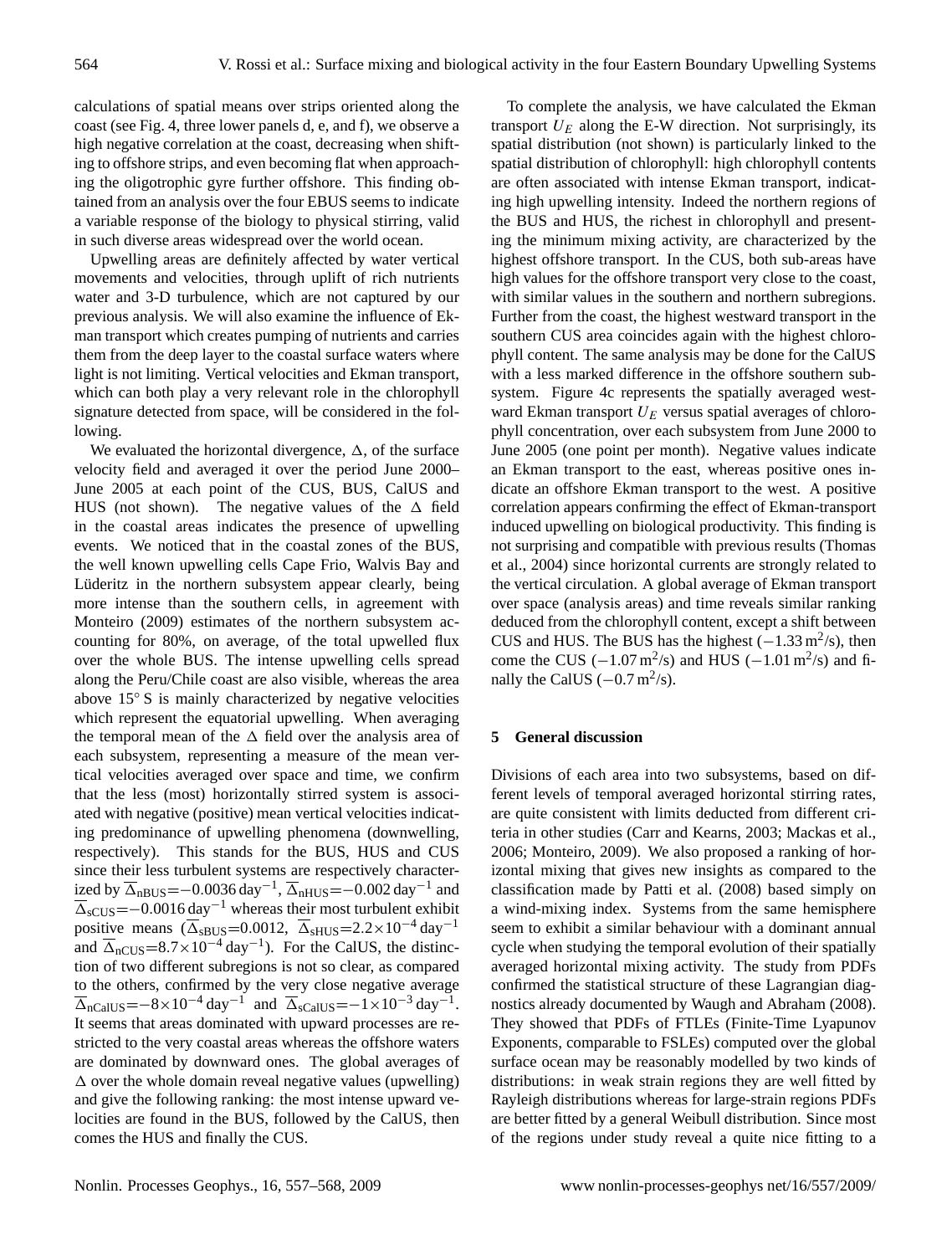Weibull distribution, with slightly different parameters values as indicated in [Waugh and Abraham](#page-11-7) [\(2008\)](#page-11-7), they can be considered as large-strain regions. The PDF of normalized FSLEs over the BUS shows a particular distribution, indicating that the mixing activity over this system is quite unique. The ranking in terms of chlorophyll content is the same than the one proposed by [Cushing](#page-10-19) [\(1969\)](#page-10-19), linking chlorophyll content and higher trophic level production. [Carr](#page-10-20) [\(2001\)](#page-10-20) and [Carr and Kearns](#page-10-6) [\(2003\)](#page-10-6) compared the EBUS depending on their primary productivity estimated from remote sensing and found also the same ranking, except for a switch between the HUS and CUS. The temporal variations of the chlorophyll stocks and their coupling with Ekman transport was studied in details by [Thomas et al.](#page-11-9) [\(2004\)](#page-11-9) over the four EBUS and more precisely over the CUS by Lathuilière et al.  $(2008)$ . We globally confirmed that chlorophyll stocks are positively correlated with westward Ekman transport intensity.

When investigating the link of FLSEs with biological data, the scatterplots reveal a negative correlation between horizontal mixing activity and chlorophyll concentration in upwelling areas. This negative effect is in line with [Lachkar et](#page-10-22) [al.](#page-10-22) [\(2009\)](#page-10-22) who showed that strong eddy activity acts as an inhibiting factor for the biological productivity in coastal upwelling systems. They confirmed that the CUS and CalUS appear to be the most contrasting systems of the 4 EBUS, in terms of biological productivity and mixing activity as well. [Patti et al.](#page-11-2) [\(2008\)](#page-11-2) also mentioned a negative correlation between turbulence, calculated as the cube of wind speed, and logarithm of the chlorophyll-a concentration for the BUS; however this finding did not hold for the other areas showing a positive relationship. We note that theoretical studies in idealized settings, in which nutrients reach plankton only by lateral stirring, display also negative correlation between mixing and biomass (although mixing and productiv-ity may be positively correlated) (Tél et al., [2005;](#page-11-10) [Birch et](#page-10-23) [al.,](#page-10-23) [2007;](#page-10-23) [McKiver and Neufeld,](#page-10-24) [2009\)](#page-10-24). In the following we propose some mechanisms to explain this inverse relationship, as compared to the open ocean and other low nutrient environments, where several studies showed that eddies and turbulent mesoscale features tend to rather enhance biological productivity [\(McGillicuddy et al.,](#page-10-0) [1998;](#page-10-0) [Oschlies and](#page-10-1) Garçon, [1998\)](#page-10-1).

In our case, we focussed on very productive areas where the high biological productivity is maintained by a large nutrient supply from deep waters driven by Ekman pumping. Horizontal turbulent mixing of nutrients in surface waters, which was significant in the oligotrophic areas, is now a second order effect as compared to the vertical mechanisms (nutrient Ekman pumping) in the most productive subsystems. [McKiver and Neufeld](#page-10-24) [\(2009\)](#page-10-24), lay the emphasis on a ratio between the biological ecosystem timescale (inverse of the growth rate) and the flow timescales. When increasing the ratio, corresponding to an increase of turbulence, they indicate a negative effect on the phytoplankton mean concentration as it is the case in our study. The localized pulses of nutrients are rapidly being dispersed by intense mixing before being used efficiently by the phytoplankton to grow. Similar processes were documented in a theoretical modeling study from [Pasquero et al.](#page-11-11) [\(2005\)](#page-11-11). When associating an upwelling of nutrient with coherent vortices, they find a lower primary productivity than without vortices. They explained this observation by the trapping properties of eddies and the limited water exchange between the vortex cores and the surrounding waters. Eddies are able to trap and export offshore rich coastal waters which are not being used efficiently by the phytoplankton, resulting in a lateral loss of nutrients of the coastal upwelling. We also observed that areas characterized by high FSLEs are correlated with intense vertical movements (downwellings as well as upwellings), whereas the areas with low FSLEs are mainly dominated by upward vertical velocities (upwellings). [Lehahn et al.](#page-10-14) [\(2007\)](#page-10-14) recently showed that vertical motions associated with eddy are more precisely located close to the lines of high FSLEs. Regions of high FSLE averages indicate a high occurrence of intense eddies which modify the three dimensional mean flow. The nutrient Ekman pumping, dominant process in upwelling areas, is weakened and the fuelling of nutrients toward the surface decreased. A significant stirring revealed by high FSLEs may decrease the Ekman transport induced upwelling leading to weaker surface chlorophyll stocks.

In the scope of previous works concentrating in the open ocean, and considering Fig. [4](#page-6-0) (3 lower panels), we suggest the possibility of a variable response of the phytoplankton to the mesoscale oceanic turbulence. This changing behavior, represented by the high negative correlation at the coast decreasing when moving offshore, may be explained when considering the different dominant processes in the areas of interest. In very coastal areas, intense biological productivity is supported by the intensity of Ekman induced upwelling of nutrients. However, a high turbulence caused by eddies may induce an offshore lateral loss of nutrients and may decrease the vertical fuelling of surface waters from nutrients Ekman pumping, thus leading to a negative effect on biological production. Then, when moving offshore in the transitional area between the very coastal upwelling and the oligotrophic gyre, the moderate production regime relies on the offshore export of coastal rich waters. In this case, the turbulent mixing of nutrients may have a minor influence on moderate productivity, from the compensation of weak positive and negative effects. Then, in the open ocean where the biological productivity is weak and limited by very low nutrient concentrations, the resultant effect of horizontal mixing on phytoplankton growth becomes positive. The phytoplankton development is being promoted by eddies which induce vertical velocities and an upward flux of nutrients toward the very depleted surface waters [\(McGillicuddy et al.,](#page-10-0) [1998;](#page-10-0) [Os-](#page-10-1)chlies and Garçon, [1998\)](#page-10-1).

Other factors are of course influencing at different levels the biological productivity in the ocean, more particularly in these highly variable areas. Several studies tried to iden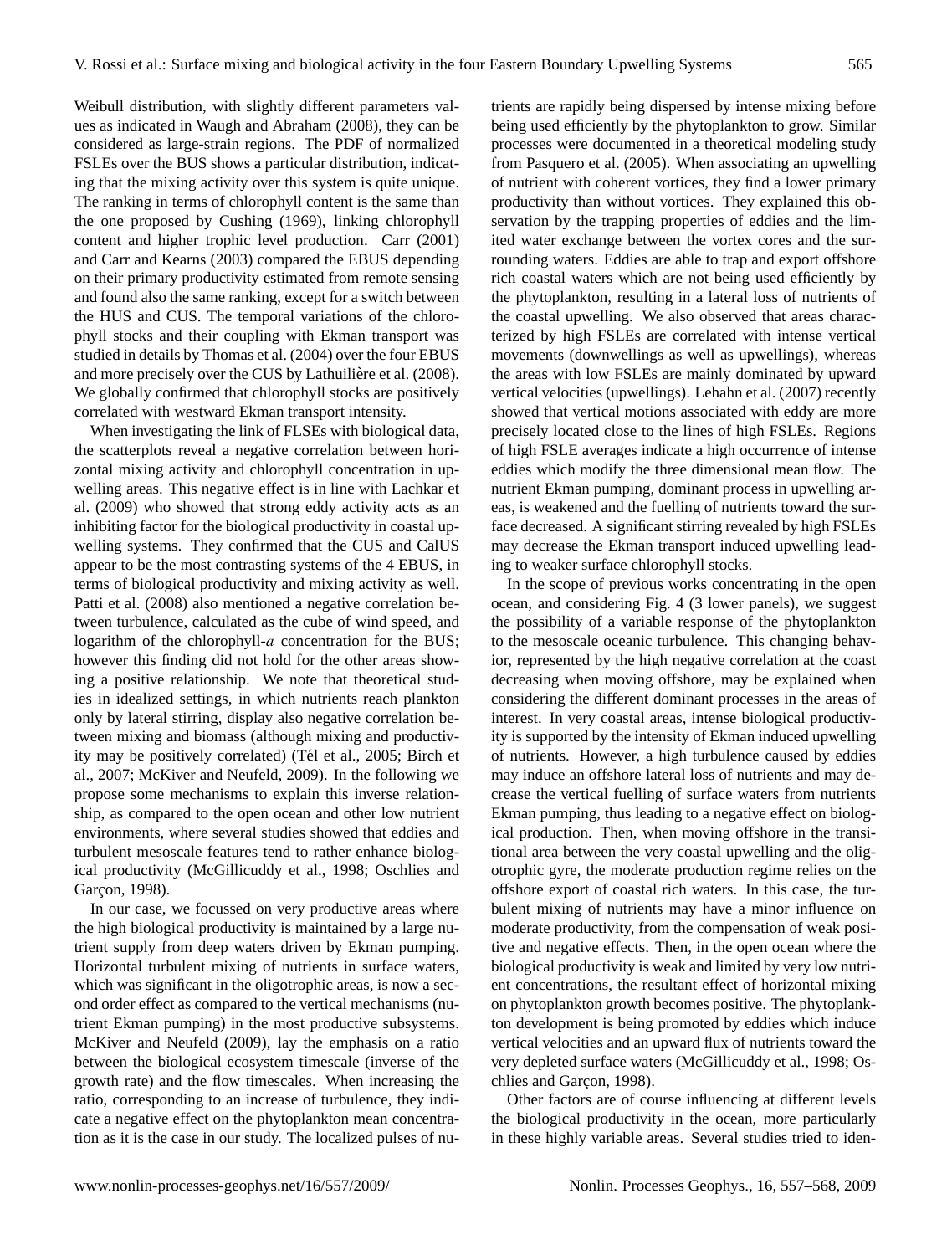tify the main factors among the four EBUS. [Carr and Kearns](#page-10-6) [\(2003\)](#page-10-6) distinguished different types of factors and discussed which ones control primary productivity. Oxygen concentrations and displacement of the thermocline symbolized the large-scale upwelling intensity; the local forcings were represented by quantities such as Photosynthetically Available Radiation, offshore transport and SST gradient, but the authors omitted the turbulence. They showed that large-scale circulation patterns are responsible for the main differences between EBUS. Then, the local forcings, and their combination with large-scale factors, explain the weaker variations. If we would consider only the nutrient concentration and Ekman pumping intensity (from their study) on one hand, and the turbulence from FSLEs (from our study) on the other hand, we can easily explain differences among EBUS without taking into account all other factors. Here we argue that adding our turbulence data from FSLEs to nutrients concentration and Ekman transport intensity allow us to simply obtain similar results, suggesting the fact that the turbulence effect is important to be considered. [Patti et al. \(2008\)](#page-11-2) studied the factors driving the chlorophyll content and they found that nutrient local concentrations, mainly governed by local upwelling intensity (Ekman pumping), explain the main differences between very productive areas (HUS and BUS) as compared to the other two (CalUS and CUS). These processes act as first order factors whereas the continental shelf width appears to be the key secondary order factor explaining the difference between HUS and BUS, also mentioned by [Carr and Kearns \(2003\)](#page-10-6). The mixing from FSLEs can also explain the main differences observed since the CalUS and CUS admit the highest surface mixing activity. Moreover, the highest chlorophyll content observed in the northern Benguela coincides again with the minimum of mixing measured by FSLEs. The BUS appears to be the most productive system since the Ekman pumping over a large width shelf is maximum and associated with the lowest mixing. [Patti et al.](#page-11-2) [\(2008\)](#page-11-2) also discussed other factors such as light limitation, solar cycle, presence of retention areas, etc., concluding that they should act at different levels, in different areas. It is also well known that micronutrient availability and alternative biogeochemical processes such as  $N_2$  fixation or denitrification may also play a role in nature. However, the variability among all these factors over all areas is too large to identify trivial patterns. Consequently we did not consider these controls as primary factors in our analysis.

#### **6 Conclusions**

The distribution of FLSEs computed from multi-sensor velocity fields over a 5 year period allowed us to make a comparative study of the mixing activity in the four eastern boundary upwelling systems. Each area was divided into two subsystems showing different levels of temporal averaged horizontal stirring rates. When studying the temporal evolution of their spatially averaged mixing, we proposed a ranking in terms of horizontal mixing intensity for all four EBUS. We also found that the more vigorous mixing occurs in subsystems further away the equator explained by the intensification of large scale atmospheric forcing at higher latitudes. Systems from the same hemisphere seem to exhibit a similar behavior with a dominant annual cycle. The PDF computations of FSLEs reveal the statistical structure of these Lagrangian diagnostics. When investigating the link of FSLEs with biological data, the subdivisions detected from FSLEs' maps appeared to be also visible on chlorophyll concentration Hovmöllers suggesting that these two quantities are linked. The scatterplots revealed a negative correlation between horizontal mixing activity and chlorophyll concentration in upwelling areas. We then confirmed that chlorophyll stocks are positively correlated with westward Ekman transport intensity over the four EBUS. It thus seemed that the horizontal turbulent mixing of nutrient is a second order effect as compared to the vertical mechanisms. After estimating the mean vertical velocities from incompressibility assumption, we proposed another explanation: the regions of high FSLEs are characterized by occurence of intense eddies and their verticals velocities associated. This will modify the whole 3-D flow and lead to a global decrease of the nutrient Ekman pumping (supported by low Ekman transport). We finally suggest the possibility of a variable response of the phytoplankton to the sub/mesoscale oceanic turbulence depending on the distance to the coast. This changing behavior is represented by the high negative correlation at the coast decreasing when moving offshore. It may be explained when considering the different areas and their associated dominant bio-physical processes. We then discuss the effect of others factors not considered here, and compare our approach to all previous comparative works.

Further work should investigate the robustness of the relationship found in our four systems when examining FSLEs versus biological stocks. Still much needs to be done to fully understand how plankton distributions are controlled by the interplay between their turbulent medium and the non-linear processes of their ecology. Coupled modelling approaches appear to be the only way to consider all these factors simultaneously. Besides a better understanding of the interactions between biological and physical processes, these coupled modelling studies will allow us to investigate and determine the respective effect of abiotic and biotic factors.

Although dealing with other scales of study may lead to different conclusions, chaotic stirring and turbulence in the ocean play a very important role by influencing biological processes at any scale. The negative effect of horizontal stirring on biological productivity in upwelling areas shown here needs to be considered when trying to estimate the carbonpump efficiency on a global scale since upwelling areas shelter more than 20% of the global biological productivity [\(Ry](#page-11-12)[ther, 1969;](#page-11-12) [Cushing, 1969;](#page-10-19) [Chavez and Toggweiler, 1995\)](#page-10-25). The global estimation of  $CO<sub>2</sub>$  fluxes at the ocean-atmosphere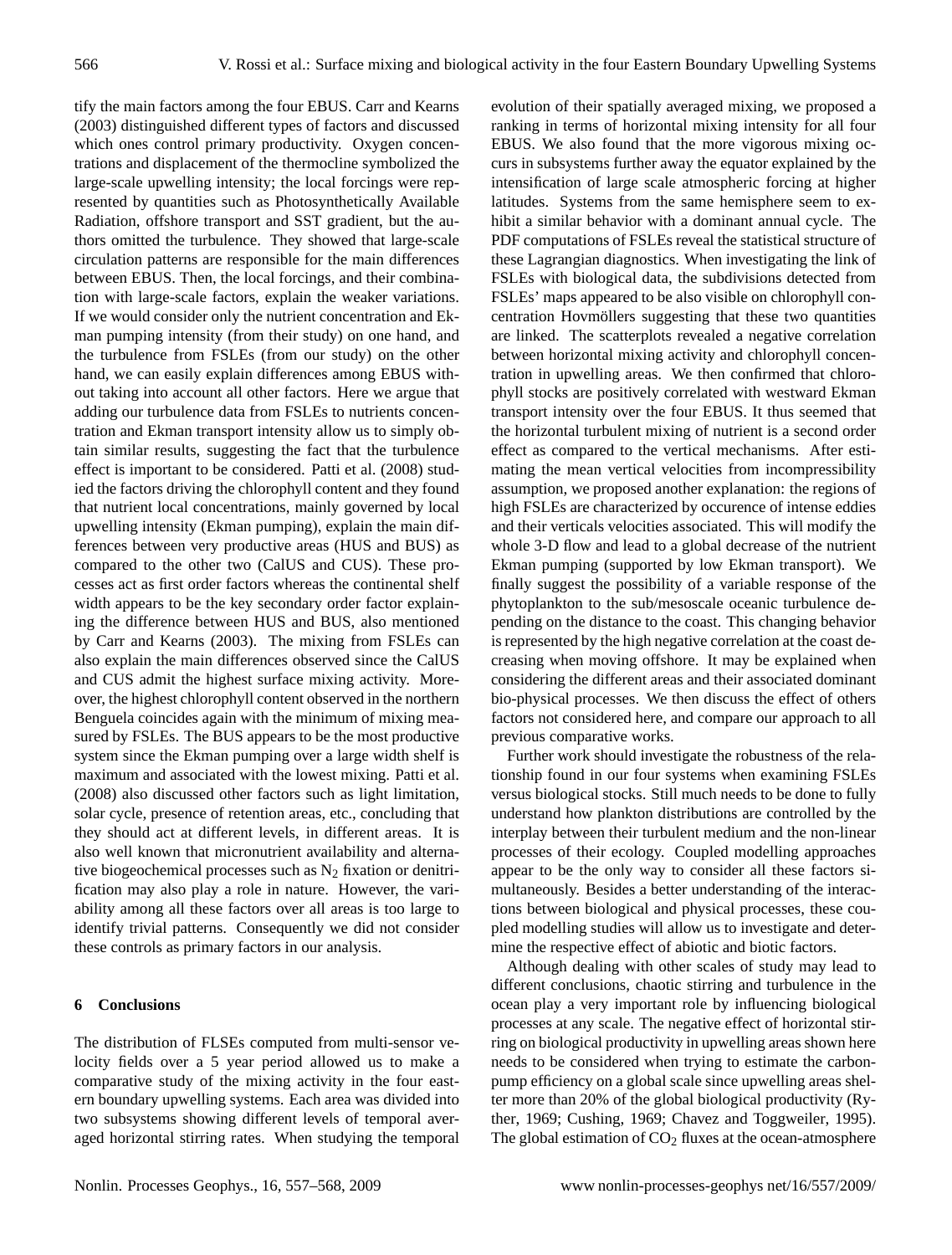interface will gain in accuracy when considering this effect through, for instance, a spatial parameterization of turbulence.

*Acknowledgements.* V. R. and C. L. were awarded a EUR-OCEANS network of Excellence short visit grants. V. R. is supported by a PhD grant from Direction Générale de l'Armement. V. G. and J. S. acknowledge funding support from CNES and C. L. and E. H.-G. from PIF project OCEANTECH of the Spanish CSIC and FISICOS (FIS2007-60327) of MEC and FEDER. We also thank A.M. Tarquis and the two anonymous referees for their constructive comments.

Edited by: A. Turiel

Reviewed by: A. M. Tarquis and two other anonymous referees

Institut national des sciences de l'Univers

The publication of this article is financed by CNRS-INSU.

## **References**

- <span id="page-10-11"></span>Artale, V., Boffetta, G., Celani, A., Cencini, M., and Vulpiani, A.: Dispersion of passive tracers in closed basins: Beyond the diffusion coefficient, Phys. Fluids, 9, 3162–3171, 1997.
- <span id="page-10-7"></span>Aurell, E., Boffetta, G., Crisanti, A., Paladin, G., and Vulpiani, A.: Predictability in the large: an extension of the concept of Lyapunov exponent, J. Phys. A, 30, 1–26, 1997.
- <span id="page-10-10"></span>Beron-Vera, F. J., Olascoaga, M. J., and Goni, G. J.: Oceanic mesoscale eddies as revealed by Lagrangian coherent structures. Geophys. Res. Lett., 35, L12603, doi:10.1029/2008GL033957, 2008.
- <span id="page-10-23"></span>Birch, D. A., Tsand, Y. K., and Young, W. R.: Bounding biomass in the Fisher equation, Phys. Rev. E, 75, 066304, 2007.
- <span id="page-10-12"></span>Boffetta, G., Lacorata, G., Redaelli, G., and Vulpiani, A.: Detecting barriers to transport: A review of different techniques, Phys. D, 159, 58–70, 2001.
- <span id="page-10-17"></span>Bograd, S. J., Schroeder, I., Sarkar, N., Qiu, X., Sydeman, W. J., and Schwing, F. B.: Phenology of coastal upwelling in the California Current, Geophys. Res. Lett., 36, L01602, doi:10.1029/2008GL035933, 2009.
- <span id="page-10-20"></span>Carr, M. E.: Estimation of potential productivity in Eastern Boundary Currents using remote sensing, Deep-Sea Res. II, 49, 59–80, 2001.
- <span id="page-10-6"></span>Carr, M. E. and Kearns, E. J.: Production regimes in four Eastern Boundary Current Systems, Deep-Sea Res. II, 50, 3199–3221, 2003.
- <span id="page-10-25"></span>Chavez, F. P. and Toggweiler, J. R.: Physical estimates of global new production: The upwelling contribution, in: Upwelling in the Ocean: Modern Processes and Ancient Records, John Wiley and Sons Ltd., 313–320, 1995.
- <span id="page-10-19"></span>Cushing, D. H.: Upwelling and fish production, in FAO Fisheries Technical Papers, 84, 1–40, 1969.
- <span id="page-10-8"></span>d'Ovidio, F., Fernández, V., Hernández-García, E., and López, C.: Mixing structures in the Mediterranean Sea from finitesize Lyapunov exponents, Geophys. Res. Lett., 31, L17203, doi:10.1029/2004GL020328, 2004.
- <span id="page-10-15"></span>d'Ovidio, F., Isern-Fontanet, J., López, C., Hernández-García, E. and García-Ladona, E.: Comparison between Eulerian diagnostics and Finite-Size Lyapunov Exponents computed from Altimetry in the Algerian basin, Deep-Sea Res. I, 56, 15–31, 2009.
- <span id="page-10-9"></span>Haller, G.: Lagrangian structures and the rate of strain in a partition of two dimensional turbulence, Phys. Fluids, 13, 3365–3385, 2001.
- <span id="page-10-2"></span>Kang, J., Kim, W., Chang, K., and Noh, J.: Distribution of plankton related to the mesoscale physical structure within the surface mixed layer in the southwestern East Sea, Korea, J. Plankton Res., 26(12), 1515–1528, 2004.
- <span id="page-10-13"></span>Koh, T. and Legras, B.: Hyperbolic lines and the stratospheric polar vortex, Chaos, 12, 382–394, 2002.
- <span id="page-10-22"></span>Lachkar, Z., Gruber, N., and Plattner, G. K.: A comparative study of biological productivity in Eastern Boundary Upwelling Systems using an Artificial Neural Network, Biogeosciences Discus., submitted, 2009.
- <span id="page-10-21"></span>Lathuilière, C., Echevin, V., and Lévy, M.: Seasonal and intraseasonal surface chlorophyll-a variability along the northwest African coast, J. Geophys. Res., 113, C05007, doi:10.1029/2007JC004433, 2008.
- <span id="page-10-14"></span>Lehahn, Y., d'Ovidio, F., Lévy, M., and Heyfetz, E.: Stirring of the Northeast Atlantic spring bloom: a Lagrangian analysis based on multisatellite data, J. Geophys. Res., 112, C08005, doi:10.1029/2006JC003927, 2007.
- <span id="page-10-3"></span>Mackas, D., Tsurumi, M., Galbraith, M., and Yelland, D.: Zooplankton distribution and dynamics in a North Pacific Eddy of coastal origin: II. Mechanisms of eddy colonization by and retention of offshore species, Deep-Sea Res. II, 52, 1011–1035, 2005.
- <span id="page-10-5"></span>Mackas, D., Strub, P. T., Thomas, A. C., and Montecino, V.: Eastern Ocean Boundaries Pan-Regional View, in: The Sea, Chapter 2, p 21–60, edited by: Robinson, A. R. and Brink, K. H., Harvard Press Ltd., 2006.
- <span id="page-10-0"></span>McGillicuddy J., Robinson A., Siegel D., Jannasch H., Johnson R., Dickey T., McNeil, J., Michaels, A., and Knap, A.: Influence of mesoscale eddies on new production in the Sargasso Sea, Nature, 394, 263–266, 1998.
- <span id="page-10-24"></span>McKiver, W. J. and Neufeld, Z.: The influence of turbulent advection on a phytoplankton ecosystem with non-uniform carrying capacity, Phys. Rev. E., 79, 061902, 2009.
- <span id="page-10-18"></span>Monteiro, P. M. S.: Carbon fluxes in the Benguela Upwelling system, in: Carbon and Nutrient Fluxes in Continental Margins: a Global Synthesis, chapter 2.4, edited by: Liu, K. K., Atkinson, L., Quiñones, R. and Talaue-McManus, L., to appear (October), 2009.
- <span id="page-10-4"></span>Moore, T., Matear, R., Marra, J., and Clementson, L.: Phytoplankton variability off the Western Australian Coast: Mesoscale eddies and their role in cross-shelf exchange, Deep-Sea Res. II, 54, 943–960, 2007.
- <span id="page-10-16"></span>Olascoaga, M. J., Beron-Vera, F. J., Brand, L. E., and Kocak, H.: Tracing the early development of harmful algal blooms with the aid of Lagrangian coherent structure, J. Geophys. Res., 113, C12014, doi:10.1029/2007JC004533, 2008.
- <span id="page-10-1"></span>Oschlies, A. and Garçon, V.: Eddy-induced enhancement of pri-